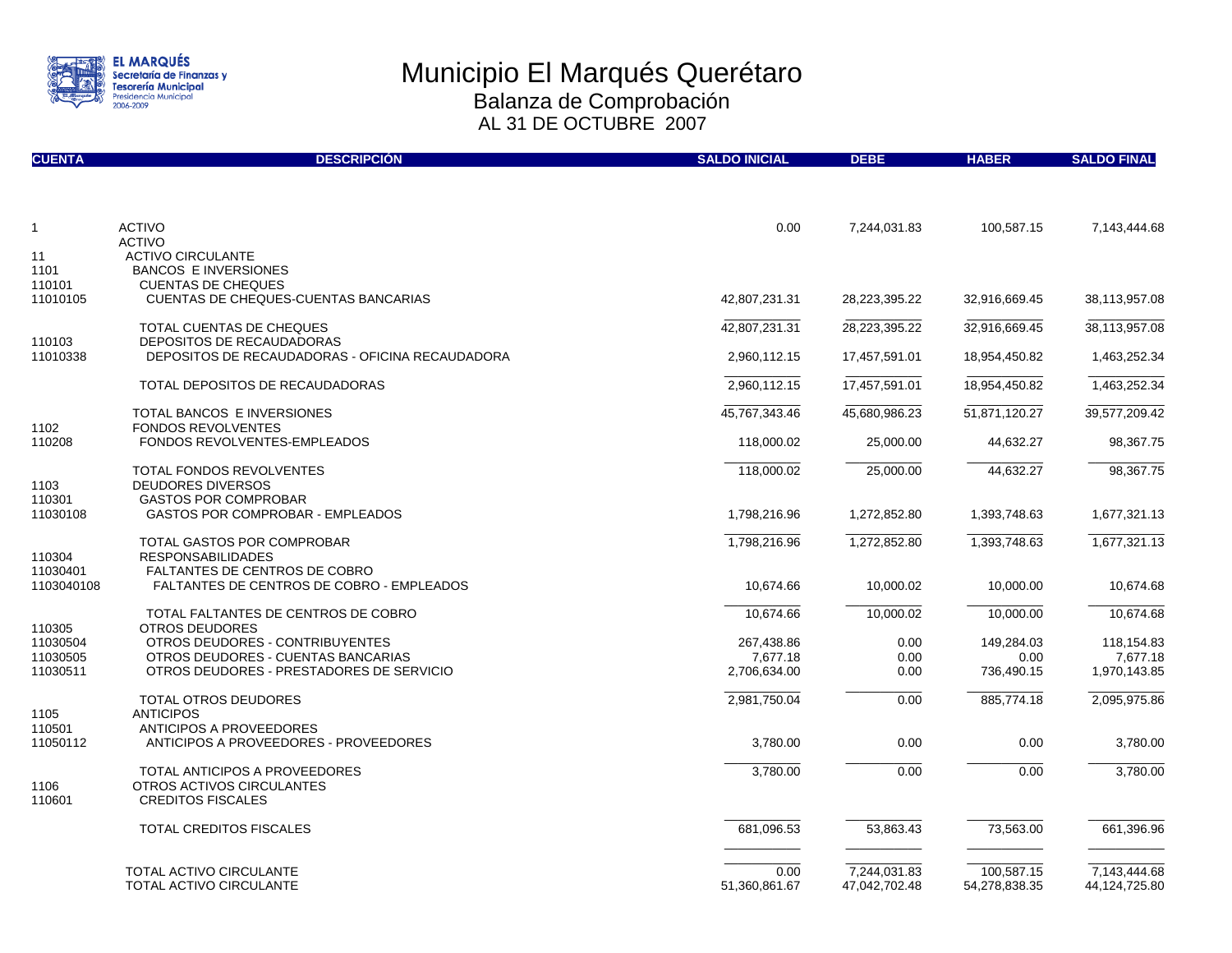

| <b>CUENTA</b>                                                                                                      | <b>DESCRIPCIÓN</b>                                                                                                                                                                                                                                                                                                                                                                                                                                                                                                       | <b>SALDO INICIAL</b>                                                                                                | <b>DEBE</b>                                                                                                                            | <b>HABER</b>                                                                                                                         | <b>SALDO FINAL</b>                                                                                              |
|--------------------------------------------------------------------------------------------------------------------|--------------------------------------------------------------------------------------------------------------------------------------------------------------------------------------------------------------------------------------------------------------------------------------------------------------------------------------------------------------------------------------------------------------------------------------------------------------------------------------------------------------------------|---------------------------------------------------------------------------------------------------------------------|----------------------------------------------------------------------------------------------------------------------------------------|--------------------------------------------------------------------------------------------------------------------------------------|-----------------------------------------------------------------------------------------------------------------|
| 12                                                                                                                 | <b>ACTIVO FIJO</b>                                                                                                                                                                                                                                                                                                                                                                                                                                                                                                       |                                                                                                                     |                                                                                                                                        |                                                                                                                                      |                                                                                                                 |
| 1201<br>120101                                                                                                     | <b>BIENES MUEBLES</b><br>MOBILIARIO Y EQUIPO DE ADMINSTRACION                                                                                                                                                                                                                                                                                                                                                                                                                                                            |                                                                                                                     |                                                                                                                                        |                                                                                                                                      |                                                                                                                 |
| 120102<br>120103<br>120104<br>120105<br>120107<br>1202<br>120201                                                   | TOTAL MOBILIARIO Y EQUIPO DE ADMINSTRACION<br>MAQ. Y EQUIPO AGRO. INDUS. Y DE COMUNICACION<br><b>VEHICULOS Y EQUIPO DE TRANSPORTE</b><br>EQUIPO E INSTRUMENTAL MEDICO<br><b>HERRAMIENTAS Y REFACCIONES</b><br><b>EQUIPO DE SEGURIDAD PUBLICA</b><br><b>BIENES INMUEBLES</b><br>BIENES INMUEBLES DEL DOMINIO PUBLICO                                                                                                                                                                                                      | 5,124,297.26                                                                                                        | 25,631.06                                                                                                                              | 0.00                                                                                                                                 | 5,149,928.32                                                                                                    |
| 120202                                                                                                             | TOTAL BIENES INMUEBLES DEL DOMINIO PUBLICO<br>BIENES INMUEBLES DEL DOMINIO PRIVADO                                                                                                                                                                                                                                                                                                                                                                                                                                       | 79,184,705.09                                                                                                       | 0.00                                                                                                                                   | 0.00                                                                                                                                 | 79,184,705.09                                                                                                   |
| 13<br>1302                                                                                                         | <b>TOTAL ACTIVO FIJO</b><br><b>ACTIVO DIFERIDO</b><br>DEPOSITOS EN GARANTIA                                                                                                                                                                                                                                                                                                                                                                                                                                              | 108,433,968.67                                                                                                      | 583,164.98                                                                                                                             | 0.00                                                                                                                                 | 109,017,133.65                                                                                                  |
| 130210                                                                                                             | <b>DEPOSITOS EN GARANTIA - OTROS</b>                                                                                                                                                                                                                                                                                                                                                                                                                                                                                     | 250.00                                                                                                              | 0.00                                                                                                                                   | 0.00                                                                                                                                 | 250.00                                                                                                          |
|                                                                                                                    | <b>TOTAL DEPOSITOS EN GARANTIA</b>                                                                                                                                                                                                                                                                                                                                                                                                                                                                                       | 250.00                                                                                                              | 0.00                                                                                                                                   | 0.00                                                                                                                                 | 250.00                                                                                                          |
|                                                                                                                    | TOTAL ACTIVO DIFERIDO                                                                                                                                                                                                                                                                                                                                                                                                                                                                                                    | 250.00                                                                                                              | 0.00                                                                                                                                   | 0.00                                                                                                                                 | 250.00                                                                                                          |
|                                                                                                                    | <b>TOTAL ACTIVO</b>                                                                                                                                                                                                                                                                                                                                                                                                                                                                                                      | 0.00                                                                                                                | 7,244,031.83                                                                                                                           | 100,587.15                                                                                                                           | 7,143,444.68                                                                                                    |
|                                                                                                                    | <b>TOTAL ACTIVO</b>                                                                                                                                                                                                                                                                                                                                                                                                                                                                                                      | 159,795,080.34                                                                                                      | 47,625,867.46                                                                                                                          | 54,278,838.35                                                                                                                        | 153,142,109.45                                                                                                  |
| $\overline{2}$<br>21<br>2101                                                                                       | PASIVO Y PATRIMONIO<br>PASIVO Y PATRIMONIO<br>PASIVO A CORTO PLAZO<br><b>CUENTAS POR PAGAR</b>                                                                                                                                                                                                                                                                                                                                                                                                                           | 0.00                                                                                                                | 125.624.90                                                                                                                             | 7.269.069.58                                                                                                                         | 7,143,444.68                                                                                                    |
| 210101<br>21010101<br>21010103<br>21010104<br>21010106<br>21010108<br>21010109<br>21010110<br>21010111<br>21010112 | <b>CUENTAS POR PAGAR PROGRAMADAS</b><br><b>CUENTAS POR PAGAR PROGRAMADAS - APOYOS</b><br>CUENTAS POR PAGAR PROGRAMADAS - CONTRATISTAS<br>CUENTAS POR PAGAR PROGRAMADAS - CONTRIBUYENTES<br><b>CUENTAS POR PAGAR PROGRAMADAS - DEPENDENCIAS EXTERNAS</b><br>CUENTAS POR PAGAR PROGRAMADAS - EMPLEADOS<br>CUENTAS POR PAGAR PROGRAMADAS - ORGANISMOS SUBSIDIADOS<br><b>CUENTAS POR PAGAR PROGRAMADAS - OTROS</b><br>CUENTAS POR PAGAR PROGRAMADAS - PRESTADORES DE SERVICIO<br>CUENTAS POR PAGAR PROGRAMADAS - PROVEEDORES | 584.833.20<br>346,044.74<br>317.70<br>11,925,405.37<br>2,531.79<br>0.00<br>5,905,220.11<br>263.791.97<br>207,458.99 | 2,995,020.04<br>5,512,562.33<br>1,021,038.00<br>171,984.00<br>6,051,606.64<br>6,750.00<br>2,987,579.34<br>1.700.400.75<br>2,949,010.16 | 2,517,374.01<br>5,338,915.07<br>1,021,038.00<br>171,984.00<br>6,049,818.97<br>6,750.00<br>361,818.70<br>1.453.384.99<br>2,786,070.49 | 107.187.17<br>172,397.48<br>317.70<br>11,925,405.37<br>744.12<br>0.00<br>3,279,459.47<br>16.776.21<br>44,519.32 |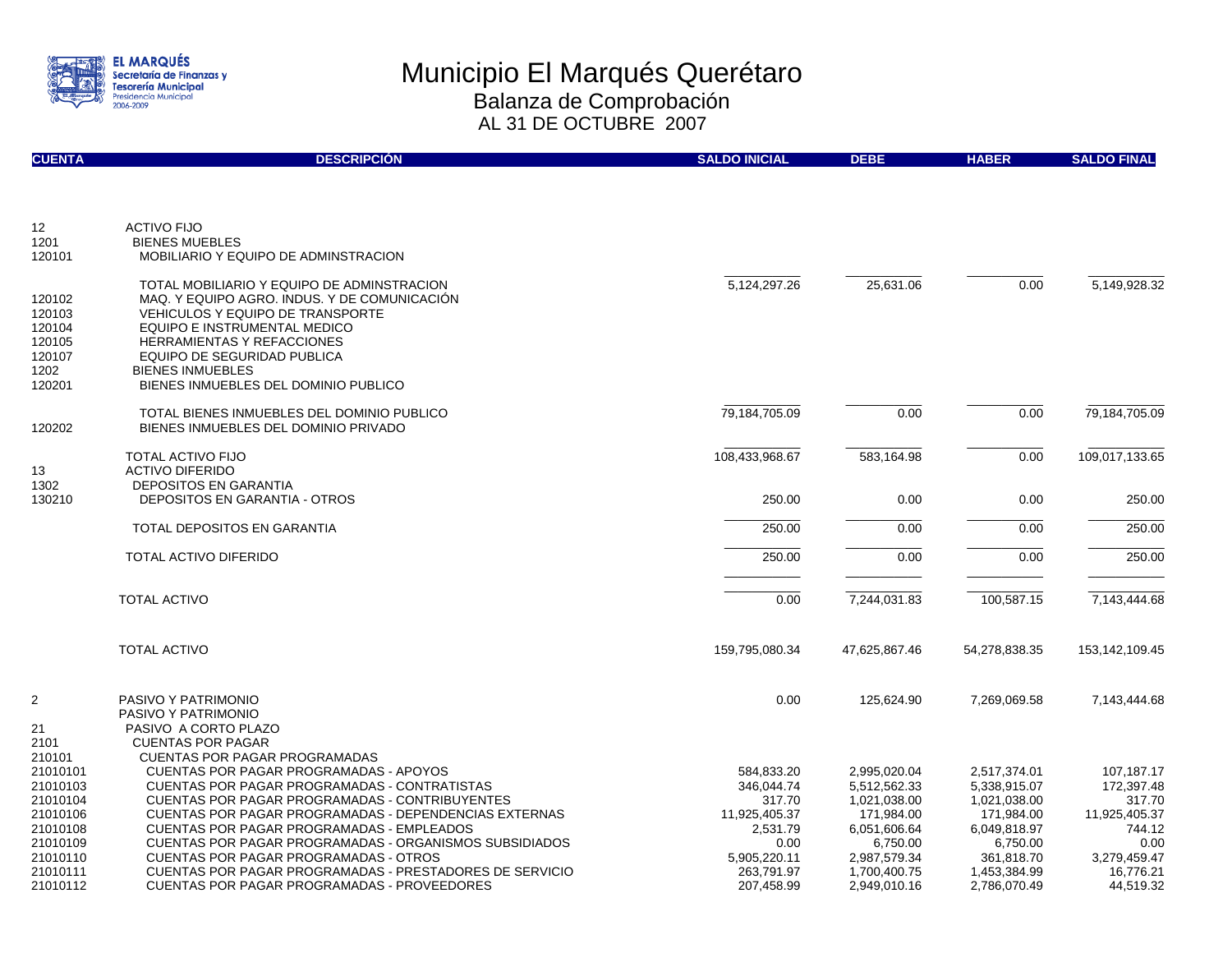

| <b>CUENTA</b>                                                                | <b>DESCRIPCIÓN</b>                                                                                                                                                                                                                           |                                                              | <b>SALDO INICIAL</b>                                                    | <b>DEBE</b>             | <b>HABER</b>                                                                                     | <b>SALDO FINAL</b>     |
|------------------------------------------------------------------------------|----------------------------------------------------------------------------------------------------------------------------------------------------------------------------------------------------------------------------------------------|--------------------------------------------------------------|-------------------------------------------------------------------------|-------------------------|--------------------------------------------------------------------------------------------------|------------------------|
|                                                                              |                                                                                                                                                                                                                                              |                                                              |                                                                         |                         |                                                                                                  |                        |
| 21010114<br>21010119                                                         | <b>CUENTAS POR PAGAR PROGRAMADAS - RENTAS</b><br>CUENTAS POR PAGAR PROGRAMADAS - EVENTUALES                                                                                                                                                  |                                                              | 0.00<br>0.00                                                            | 33,400.00<br>74,874.54  | 33,400.00<br>74,874.54                                                                           | 0.00<br>0.00           |
| 210102<br>21010201<br>2101020101                                             | TOTAL CUENTAS POR PAGAR PROGRAMADAS<br><b>CUENTAS POR PAGAR ACUMULADAS</b><br>RETENCIONES A EMPLEADOS<br>RETENCIONES FISCALES A EMPLEADOS                                                                                                    |                                                              | 19,235,603.87                                                           | 23,504,225.80           | 19,815,428.77                                                                                    | 15,546,806.84          |
| 2101020102<br>2101020103<br>2101020104<br>2101020105<br>21010202             | TOTAL RETENCIONES FISCALES A EMPLEADOS<br>RETENCIONES POR PRESTACIONES<br><b>PRESTAMOS</b><br><b>DESCUENTOS A TRABAJADORES</b><br><b>CUOTAS SINDICALES</b><br>APORTACIONES PATRONALES                                                        |                                                              | 20,784,409.72                                                           | 0.00                    | 645,827.12                                                                                       | 21,430,236.84          |
| 21010203<br>2101020301<br>2101020302<br>2101020303<br>21010204<br>2101020401 | TOTAL APORTACIONES PATRONALES<br><b>OTRAS RETENCIONES</b><br>RETENCIONES FISCALES A TERCEROS<br>RETENCIONES OBRA PUBLICA<br>RETENCIONES POR MULTAS FEDERALES NO FISCALES<br>OBLIGACIONES DE LEY DE INGRESOS<br>SOBRANTES DE CENTROS DE COBRO |                                                              | $-7,318.65$                                                             | 0.00                    | 0.00                                                                                             | $-7,318.65$            |
| 210102040138<br>45,405.50                                                    |                                                                                                                                                                                                                                              |                                                              | SOBRANTES DE CENTROS DE COBRO - OFICINA RECAUDADORA                     | 45,357.49               | 0.00                                                                                             | 48.01                  |
| 21010205<br>2101020501<br>210102050104                                       | TOTAL SOBRANTES DE CENTROS DE COBRO<br>DOCUMENTOS POR PAGAR<br>DOCUMENTOS POR PAGAR A LA INICIATIVA PRIVADA<br>LADO)                                                                                                                         | CUENTAS ACUMULADAS PROVEEDORES Y ACREEDORES EJERCIDAS (DETAL | 45,357.49                                                               | 0.00                    | 48.01                                                                                            | 45,405.50              |
| 2101020501040<br>ACREEDORES EJERCIDAS (DETAL<br>2101020501040                |                                                                                                                                                                                                                                              |                                                              | LADO) - APOYOS<br>22,190.40<br>LADO) - CONTRATISTAS                     | 22.190.40               | <b>CUENTAS ACUMULADAS PROVEEDORES Y</b><br>117.557.23<br><b>CUENTAS ACUMULADAS PROVEEDORES Y</b> | 117.557.23             |
| ACREEDORES EJERCIDAS (DETAL<br>2101020501040<br>ACREEDORES EJERCIDAS (DETAL  |                                                                                                                                                                                                                                              |                                                              | 63,213.57<br>LADO) - EMPLEADOS<br>19,910.81                             | 0.00<br>0.00            | 0.00<br><b>CUENTAS ACUMULADAS PROVEEDORES Y</b><br>0.00                                          | 63,213.57<br>19,910.81 |
| 2101020501041<br>ACREEDORES EJERCIDAS (DETAL<br>2101020501041                |                                                                                                                                                                                                                                              |                                                              | LADO) - OTROS<br>14,365.42<br>LADO) - PRESTADORES DE SERVICIO           | 0.00                    | <b>CUENTAS ACUMULADAS PROVEEDORES Y</b><br>1,654,823.45<br>CUENTAS ACUMULADAS PROVEEDORES Y      | 1,669,188.87           |
| ACREEDORES EJERCIDAS (DETAL<br>2101020501041<br>286,091.63                   |                                                                                                                                                                                                                                              |                                                              | 1,265,817.72<br>CUENTAS ACUMULADAS PROVEEDORES Y ACREEDORES (DETALLADO) | 63,213.56<br>286,091.63 | 0.00<br>0.00                                                                                     | 1,202,604.16<br>0.00   |
| 2101020501041<br>ACREEDORES EJERCIDAS (DETAL                                 |                                                                                                                                                                                                                                              |                                                              | LADO) - RENTAS<br>5,950.00                                              | 0.00                    | CUENTAS ACUMULADAS PROVEEDORES Y<br>0.00                                                         | 5,950.00               |
| 2101020501041<br>ACREEDORES EJERCIDAS (DETAL                                 |                                                                                                                                                                                                                                              |                                                              | LADO) - MEDICOS<br>1,725.00                                             | 0.00                    | <b>CUENTAS ACUMULADAS PROVEEDORES Y</b><br>0.00                                                  | 1,725.00               |

 $\overline{\phantom{a}}$  ,  $\overline{\phantom{a}}$  ,  $\overline{\phantom{a}}$  ,  $\overline{\phantom{a}}$  ,  $\overline{\phantom{a}}$  ,  $\overline{\phantom{a}}$  ,  $\overline{\phantom{a}}$  ,  $\overline{\phantom{a}}$  ,  $\overline{\phantom{a}}$  ,  $\overline{\phantom{a}}$  ,  $\overline{\phantom{a}}$  ,  $\overline{\phantom{a}}$  ,  $\overline{\phantom{a}}$  ,  $\overline{\phantom{a}}$  ,  $\overline{\phantom{a}}$  ,  $\overline{\phantom{a}}$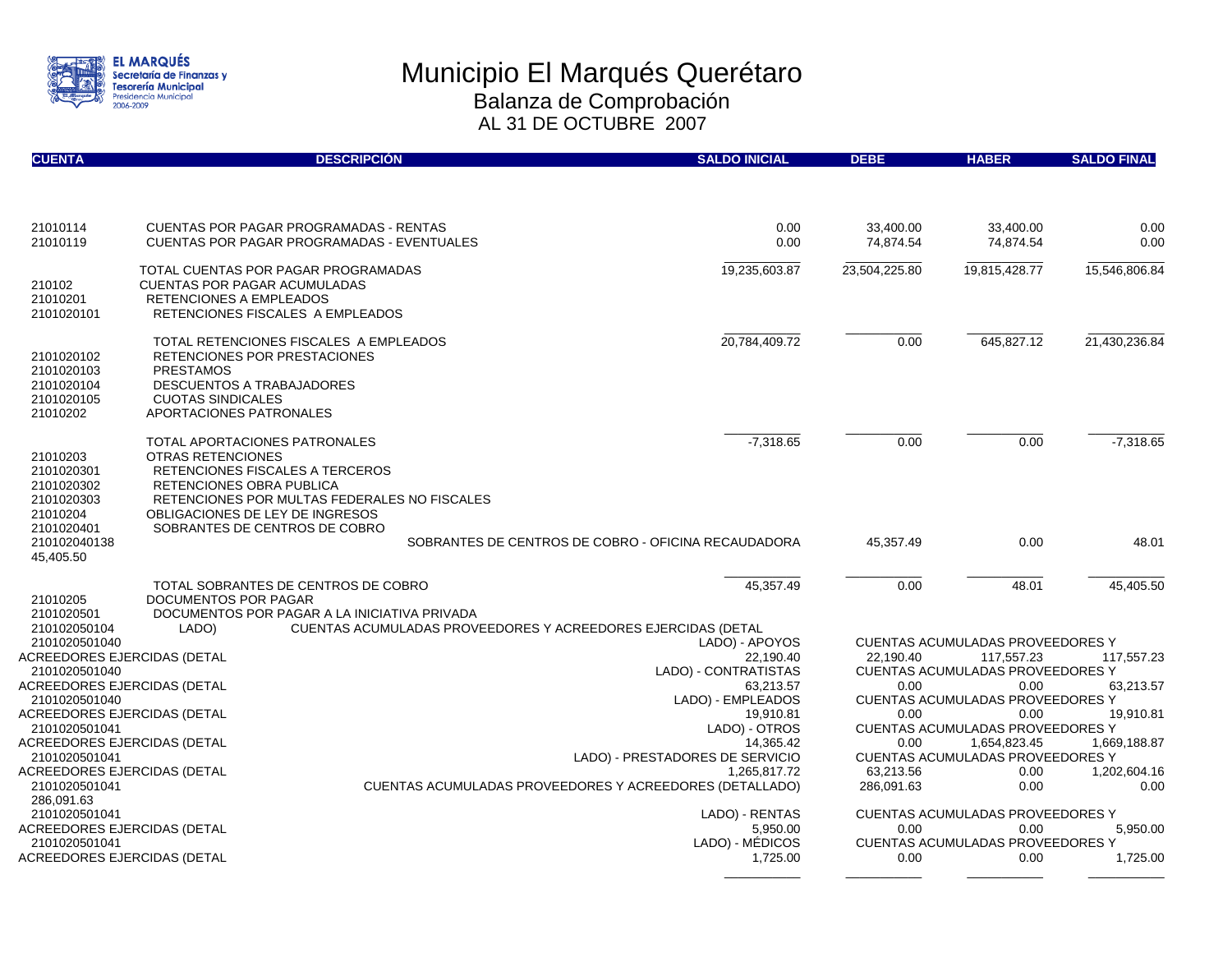

| <b>CUENTA</b>                              |                                                                                                          | <b>DESCRIPCIÓN</b> | <b>SALDO INICIAL</b>                                        | <b>DEBE</b>                 | <b>HABER</b>                  | <b>SALDO FINAL</b>            |
|--------------------------------------------|----------------------------------------------------------------------------------------------------------|--------------------|-------------------------------------------------------------|-----------------------------|-------------------------------|-------------------------------|
|                                            |                                                                                                          |                    |                                                             |                             |                               |                               |
|                                            | (DETALLADO)<br>3,366,241.27                                                                              |                    | TOTAL CUENTAS ACUMULADAS PROVEEDORES Y ACREEDORES EJERCIDAS | 1,679,264.55                | 85,403.96                     | 1,772,380.68                  |
| 210102050107<br>2101020501070              | <b>ACREEDORES VARIOS</b>                                                                                 |                    | <b>ACREEDORES VARIOS - EMPLEADOS</b>                        | 3,004.22                    | 0.00                          | 0.00                          |
| 3,004.22<br>2101020501071<br>15,368,056.84 |                                                                                                          |                    | <b>ACREEDORES VARIOS - OTROS</b>                            | 16,517,340.87               | 1,149,284.03                  | 0.00                          |
| 21010206                                   | TOTAL ACREEDORES VARIOS<br><b>FONDOS AJENOS</b>                                                          |                    | 16,520,345.09                                               | 1,149,284.03                | 0.00                          | 15,371,061.06                 |
|                                            | TOTAL FONDOS AJENOS                                                                                      |                    | 344,648.01                                                  | 43,992.94                   | 313,210.18                    | 613,865.25                    |
|                                            | TOTAL CUENTAS POR PAGAR                                                                                  |                    | 60,335,204.73                                               | 26,126,024.67               | 23,868,019.39                 | 58,077,199.45                 |
| 23<br>2301                                 | TOTAL PASIVO A CORTO PLAZO<br>TOTAL PASIVO A CORTO PLAZO<br><b>HACIENDA PUBLICA</b><br><b>RESULTADOS</b> |                    | 0.00<br>60,335,204.73                                       | 117,374.90<br>26,126,024.67 | 688,359.85<br>23,868,019.39   | 570,984.95<br>58,077,199.45   |
| 2302                                       | <b>TOTAL RESULTADOS</b><br>PATRIMONIO MUNICIPAL                                                          |                    | $-8,724,317.39$                                             | 20,426,764.05               | 15,448,633.46                 | -13,702,447.98                |
|                                            | TOTAL HACIENDA PUBLICA<br><b>TOTAL HACIENDA PUBLICA</b>                                                  |                    | 0.00<br>99,459,875.61                                       | 8,250.00<br>20,426,764.05   | 6,580,709.73<br>16,031,798.44 | 6,572,459.73<br>95,064,910.00 |
|                                            | <b>TOTAL PASIVO Y PATRIMONIO</b>                                                                         |                    | 0.00                                                        | 125,624.90                  | 7,269,069.58                  | 7,143,444.68                  |
|                                            | TOTAL PASIVO Y PATRIMONIO                                                                                |                    | 159,795,080.34                                              | 46,552,788.72               | 39,899,817.83                 | 153,142,109.45                |
| 3<br>31<br>3101                            | <b>EGRESOS</b><br><b>EGRESOS</b><br><b>GASTO CORRIENTE</b><br><b>COSTO DIRECTO</b>                       |                    | 0.00                                                        | 8,250.00                    | 8,250.00                      | 0.00                          |
| 310101                                     | <b>SERVICIOS PERSONALES</b>                                                                              |                    | 0.00                                                        | 7,045,552.54                | 7,045,552.54                  | 0.00                          |
| 310102<br>310103                           | <b>MATERIALES Y SUMINISTROS</b><br><b>SERVICIOS GENERALES</b>                                            |                    | 0.00<br>0.00                                                | 746,301.01<br>1,947,105.52  | 746,301.01<br>1,947,105.52    | 0.00<br>0.00                  |
| 3103                                       | TOTAL COSTO DIRECTO<br><b>TRANSFERENCIAS</b>                                                             |                    | 0.00                                                        | 9,738,959.07                | 9,738,959.07                  | 0.00                          |
| 310304                                     | <b>TRANSFERENCIAS</b>                                                                                    |                    | 0.00                                                        | 2,910,241.61                | 2,910,241.61                  | 0.00                          |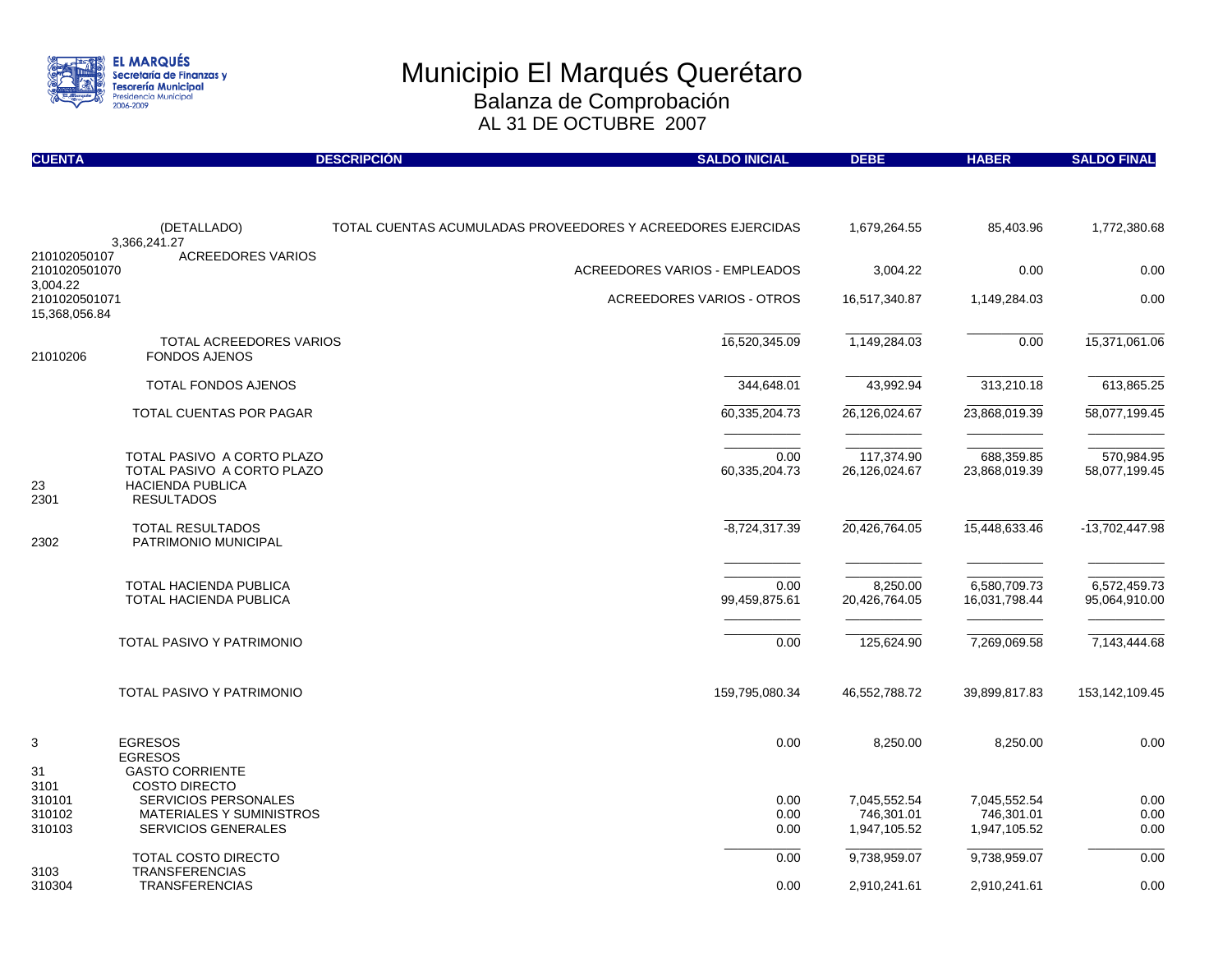

| <b>CUENTA</b> | <b>DESCRIPCIÓN</b>                                               | <b>SALDO INICIAL</b> | <b>DEBE</b>                | <b>HABER</b>               | <b>SALDO FINAL</b> |
|---------------|------------------------------------------------------------------|----------------------|----------------------------|----------------------------|--------------------|
|               |                                                                  |                      |                            |                            |                    |
|               | TOTAL TRANSFERENCIAS                                             | 0.00                 | 2,910,241.61               | 2,910,241.61               | 0.00               |
|               |                                                                  |                      |                            |                            |                    |
|               | <b>TOTAL GASTO CORRIENTE</b>                                     | 0.00                 | 8,250.00                   | 8,250.00                   | 0.00               |
|               | <b>TOTAL GASTO CORRIENTE</b>                                     | 0.00                 | 12,649,200.68              | 12,649,200.68              | 0.00               |
| 32            | <b>CAPITAL</b>                                                   |                      |                            |                            |                    |
| 3201<br>3206  | BIENES MUEBLES E INMUEBLES (EGRESOS)<br><b>INVERSION PUBLICA</b> | 0.00<br>0.00         | 583,164.98<br>7,194,398.39 | 583,164.98<br>7,194,398.39 | 0.00<br>0.00       |
|               |                                                                  |                      |                            |                            |                    |
|               | <b>TOTAL CAPITAL</b>                                             | 0.00                 | 7,777,563.37               | 7,777,563.37               | 0.00               |
|               | <b>TOTAL CAPITAL</b>                                             | 0.00                 | 7,777,563.37               | 7,777,563.37               | 0.00               |
|               | <b>TOTAL EGRESOS</b>                                             | 0.00                 | 8,250.00                   | 8,250.00                   | 0.00               |
|               |                                                                  |                      |                            |                            |                    |
|               | <b>TOTAL EGRESOS</b>                                             | 0.00                 | 20,426,764.05              | 20,426,764.05              | 0.00               |
| 4             | <b>INGRESOS</b><br><b>INGRESOS</b>                               | 0.00                 | 6,580,709.73               | 6,580,709.73               | 0.00               |
| 41            | <b>INGRESOS PRESUPUESTALES</b>                                   |                      |                            |                            |                    |
| 4101          | <b>IMPUESTOS</b>                                                 | 0.00                 | 2,553,883.25               | 2,553,883.25               | 0.00               |
| 4102          | <b>DERECHOS</b>                                                  | 0.00                 | 1,194,685.48               | 1,194,685.48               | 0.00               |
| 4103          | <b>PRODUCTOS</b>                                                 | 0.00                 | 59,058.47                  | 59,058.47                  | 0.00               |
| 4104          | <b>APROVECHAMIENTOS</b>                                          | 0.00                 | 149,525.89                 | 149,525.89                 | 0.00               |
| 4105          | <b>PARTICIPACIONES</b>                                           | 0.00                 | 4,357,869.00               | 4,357,869.00               | 0.00               |
| 4106          | APORTACIONES FEDERALES                                           | 0.00                 | 4,284,274.00               | 4,284,274.00               | 0.00               |
| 4107          | <b>INGRESOS EXTRAORDINARIOS</b>                                  | 0.00                 | 2,849,337.37               | 2,849,337.37               | 0.00               |
|               |                                                                  |                      |                            |                            |                    |
|               | TOTAL INGRESOS PRESUPUESTALES                                    | 0.00                 | 6,580,709.73               | 6,580,709.73               | 0.00               |
|               | TOTAL INGRESOS PRESUPUESTALES                                    | 0.00                 | 15,448,633.46              | 15,448,633.46              | 0.00               |
|               | TOTAL INGRESOS PRESUPUESTALES                                    | 0.00                 | 15,448,633.46              | 15,448,633.46              | 0.00               |
|               | <b>TOTAL INGRESOS</b>                                            | 0.00                 | 6,580,709.73               | 6,580,709.73               | 0.00               |
|               |                                                                  |                      |                            |                            |                    |
|               | <b>TOTAL INGRESOS</b>                                            | 0.00                 | 15,448,633.46              | 15,448,633.46              | 0.00               |